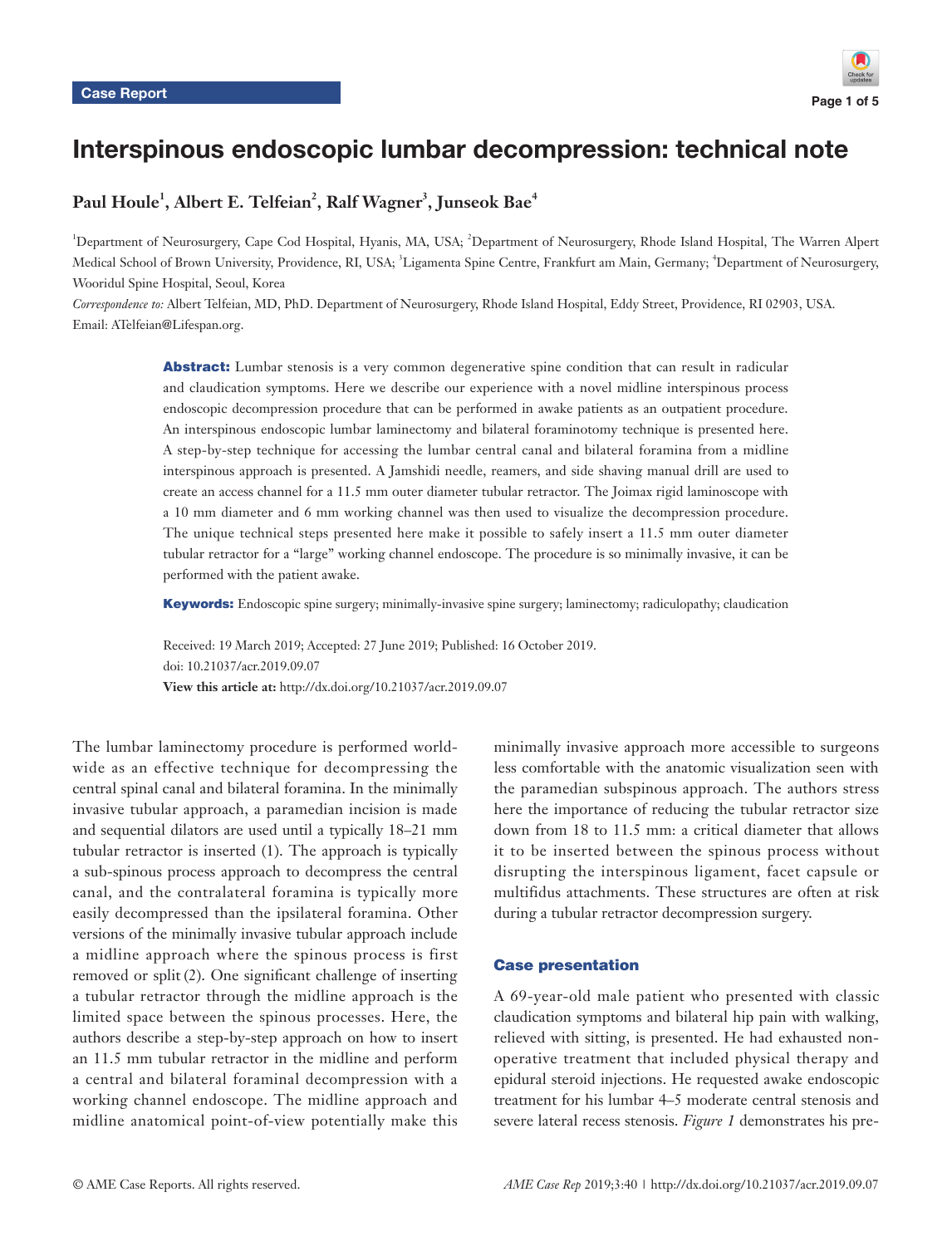

**Figure 1** Preoperative and postoperative Lumbar MRI. (A) Preoperative Axial T2 MRI demonstrating the moderate central canal and severe lateral recess stenosis; (B) postoperative Axial T2 MRI 2 years after surgery demonstrating the central and lateral recess decompression.

operative and post-operative MRI.

#### Operative technique

For the endoscopic laminectomy and bilateral foraminotomy procedure, the patient was positioned in the prone position on a Kambin frame with flexed hips and knees to produce kyphosis. The procedure was done with the patient awake with local anesthesia and intravenous sedation. The Joimax iLESSYS® Delta endoscope was used for the procedure. Anterior-posterior (AP) and lateral fluoroscopy were used intermittently throughout the case. The operative level was identified under AP and lateral fluoroscopy. A radio-opaque instrument was used to mark the skin in the midline under AP fluoroscopy. The target of the incision is the caudal 1/3 of the rostral spinous process of the operative level, in this case the L4 spinous process. This target is marked with the tip of the 11-gauge Jamshidi needle. A 10 mm vertical incision is made with a #15 blade. Under AP fluoroscopic guidance, the Jamshidi needle is inserted into the spinous process with the aid of a mallet until it is firmly seated. The direction of the needle is checked under AP fluoroscopy to maintain its position within the midline so that it remains within the confines of the spinous process. The needle is advanced slowly under lateral fluoroscopy with the mallet taking care to maintain its trajectory in the midline. Multiple fluoroscopic images are required to advance the needle to the level of the inferior articular facet. An imaginary line along the inferior articular facet marks the inferior boundary for advancing the Jamshidi needle. Once at the level of the inferior

articular facet, a blunt tipped guidewire was introduced, taking care that the guidewire did not advance into the canal. The Jamshidi needle was removed and a 3 mm guide tube (*Figure 2A*) then 4 mm crown reamer was used under fluoroscopic guidance to create a small channel through the caudal aspect of the rostral spinous process. Care was taken to respect the border of the inferior articular line so as not to enter the canal.

The reamer was removed, and the channel serially widened with the use of progressively larger side cutting manual drills that increase in size up to a final diameter of 9.5 mm (*Figure 2B*). These manual drills have a blunt tip which protects the dura.

The final diameter of the channel created by the drill is just large enough for the 11.5 mm tubular retractor to be inserted to the inferior articular line under fluoroscopic guidance (*Figure 2C*). The 1 cm diameter working channel endoscope with a 6 mm working channel was then inserted. The ligamentum flavum was then visible. The endoscopic drill was then used to complete the inferior laminectomy at L4 while the ligamentum flavum was intact.

The endoscopic grasper was used to remove a portion of the midline ligamentum flavum (*Figure 3A*) exposing the dura. Continuous irrigation and a ball probe were helpful in creating a safe plane between the dura and ligamentum flavum. The Kerrison punch was then used to open and remove the ligamentum flavum and perform bilateral lateral recess decompressions and remove the superior portion of the L5 lamina (*Figure 3B,C,D*).

Since the incision and placement of the endoscope and tubular retractor are in the midline, one must simply rotate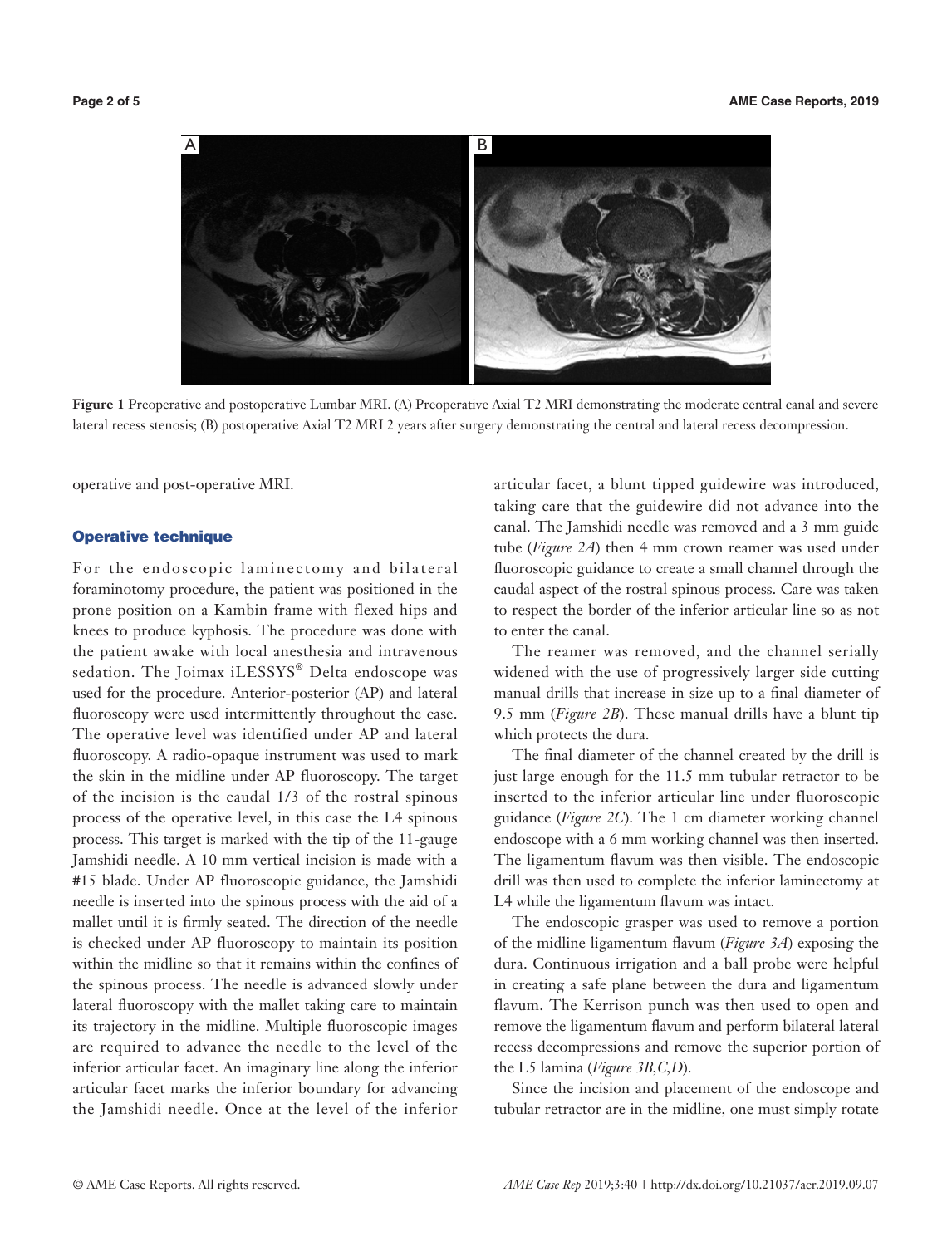#### **AME Case Reports, 2019 Page 3 of 5**



**Figure 2** Accessing the interspinous space. Lateral fluoroscopic images demonstrating the key steps to accessing the interspinous space. (A) Tubular dilator in place at facet line after Jamshidi needle is removed. The 4 mm crown reamer goes over this dilator; (B) the side-shaving drill is used over a 2 mm K-wire. Sequentially larger side-shaving drills are used until the final 9.5 mm diameter drill displayed here is used; (C) the final cannulated tubular retractor with beveled tip is placed.



**Figure 3** Endoscopic camera views of surgical procedure for the endoscopic central and lateral recess decompression. (A) Endoscopic camera-view shows endoscopic grasper removing midline ligamentum flavum; (B) endoscopic camera-view shows the endoscopic Kerrison punch removing ligamentum flavum; (C) endoscopic camera-view shows decompressed central canal; (D) endoscopic camera-view shows lateral recess decompression with the endoscopic Kerrison. The tubular retractor is "wanded" to allow the appropriate angle for the Kerrison to reach into the later recess.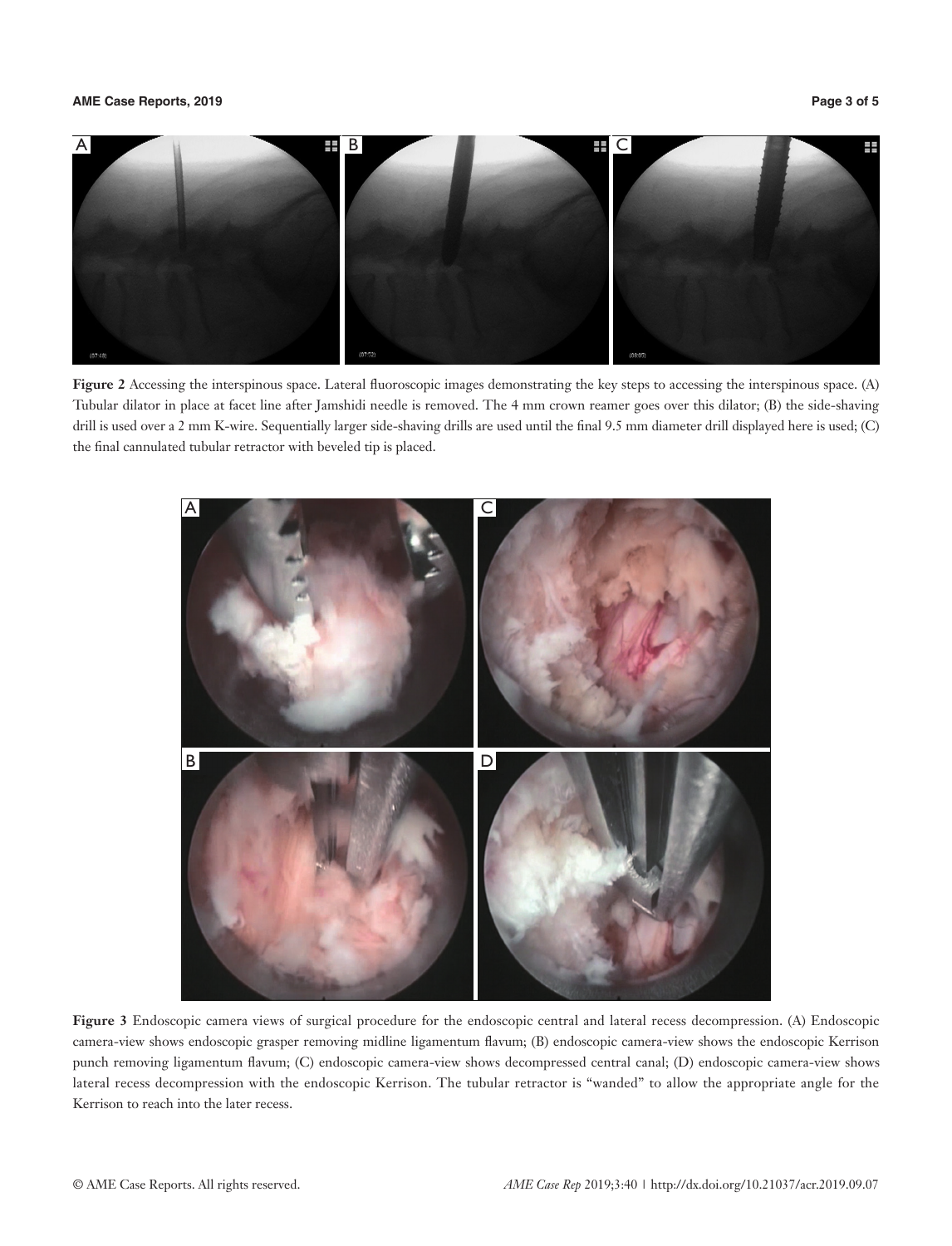the retractor and tube to the face the desired lateral recess. The cranial to caudal decompression was achieved by "wanding" the retractor tube. Since the spinous processes are held together by the interspinous ligament, there was some flexibility that allowed the surgeon to angle the tubular retractor as necessary.

The surgical goal of lateral recess decompression is the same as that with open surgery and the endpoint of surgery is to visually inspect the exiting and traversing roots and verify that there is no further compression. Epidural venous bleeding was controlled with bipolar electro-cautery. Once the decompression was completed, the cannulated tubular retractor and endoscope were removed, pressure was held on the incision for 5 min, and the wound was closed with a subcutaneous suture and glue.

#### Postoperative course

The postoperative course for the patient was uneventful; he had immediate resolution of his claudication and radicular symptoms. Six months, 1- and 2-year after his endoscopic procedure, the patient had no clinical symptoms related to the L4-5 compression.

#### **Discussion**

The hallmark of degenerative lumbar spine disease is a loss of disc height and bulging of the lumbar disc and overgrowth of the ligamentum flavum and facet tissue that leads to central and lateral recess stenosis. Treatment paradigms include direct decompressions and indirect decompressions (expanding the disc space with fusion devices or expanding the interspinous distance with interspinous distractors). A direct decompression of the central canal and lateral recess can be performed through a midline approach using standard or tubular retractors or through a paramedian approach through a tubular retractor through a subspinous process trajectory that spares the midline tension band (1). A midline spinous process splitting approach has also been proposed that restores the midline tension band by re-approximating the split spinous processes after the central and lateral recess decompression (2). Multiple authors have described endoscopic approaches to treating lumbar stenosis but these have not been widely adopted by most spine surgeons probably because of unfamiliarity most surgeon have to endoscopic approaches, targeting and visualization (3-7).

The procedure demonstrated here allows the spine

surgeon with traditional laminectomy experience to transition immediately to a minimally invasive endoscopic laminectomy procedure that is simple and presents the surgeon with the same anatomy that would be seen during a standard midline approach seen through loupes or a microscope. The advantages, moreover, are, (I) that the incision is so small, the procedure can be performed awake, and (II) the tubular retractor placement is directly midline but does not require taking down the ligaments or muscle attachments to the spinous process thereby preserving the midline tension band. A midline interspinous endoscopic treatment approach is possible today due to advances in endoscopic spine surgery technology that include highdefinition endoscopic cameras, endoscopic drills and reamers, and endoscopic graspers and Kerrison rongeurs.

The proposed interspinous endoscopic laminectomy does come with several disadvantages. One, the working channel endoscopic approach is a "one-instrument-ata-time" approach, meaning, the surgeon doesn't have an assistant with a second instrument to create a plan between the ligamentum flavum and the dura while the surgeon removes ligamentum with a Kerrison. The continuous irrigation is often considered, however, to act as the second instrument because it pushes the dura away while the surgeon removes ligamentum. Second, a dural tear during endoscopic decompression cannot be easily repaired. The surgeon must consider patching the tear or converting to a more open approach to directly close the tear, which is not simple given that the patient is awake.

Minimally invasive endoscopic spine surgery offers many benefits that are attractive to patients: shorter recovery times, small incisions, and less pain. The authors present this technical note for others to consider as a possible minimally invasive solution for the treatment lumbar stenosis.

### Acknowledgments

None.

### Footnote

*Conflicts of Interest*: The authors have no conflicts of interest to declare.

*Ethical Statement*: The authors are accountable for all aspects of the work in ensuring that questions related to the accuracy or integrity of any part of the work are